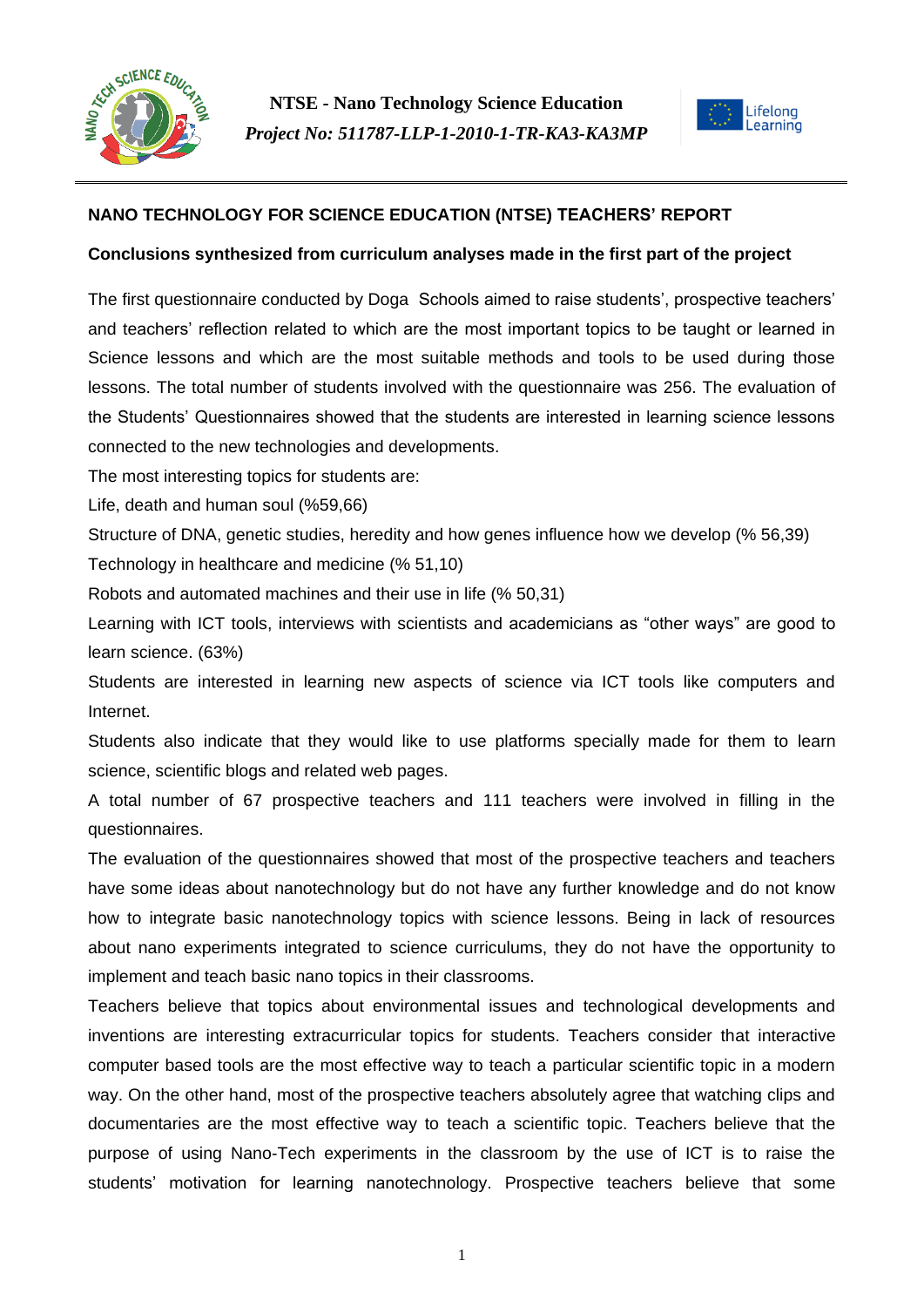



application areas of nanotechnology should be taught to high school students by using a virtual lab. Teachers and prospective teachers indicate that videos and procedures are important for an on line virtual lab. Teachers and prospective teachers consider collaboration using ICT for teaching Science/Nano-Tech topics as a method to make learning content more attractive (by using virtual environments and multimedia tools) Both teachers and prospective teachers find good examples of science/nanotech experiments for their lessons from the Internet. This process finding is used to identify the training needs and the educational contents for the NTSE Virtual Lab.

## **Need Analysis and Curriculum Match**

The educational basis of the project was initiated with the planning of need analysis studies to define the pedagogical features required for ICT-based science teaching on nanotech, for different target groups as students between the ages 13-18, teachers and prospective teachers. This study also comprises the basis of educational tool in the virtual laboratory.

Before applying the questionnaires on the target groups "National Curriculum for Science Education" for the students between the ages 13-18 of the Partner Countries were examined. This description highlighted, in what extent the Nano Project team have to add some extra information on existing system and guide to the science teachers on Nanotechnology.

The curriculum of physics, chemistry, biology subjects in high schools and science curriculum in secondary schools were analysed in each country according to the content of the topics in each subject in order to find out the nano related topics. In the curriculum match table, the nano related topics, the content (background) of these topics, matching Nano Experiments of the Virtual Lab and the related grades of the schools in partner countries are defined. The most common matched Nano activities in partner countries are "Making Origami Buckyball" and "Carbon Nanotubes". These activities are both related with physics and chemistry topics in TR, RO, GR and IT. "Making Origami Buckyball" and "Carbon Nanotubes" experiments are matched with "Atomic Structure, Chemical Bonding, Compounds, Periodic Table" topics. These topics are current in TR in 8th, 10th grades chemistry and 11th grade physics; in GR 11th grade chemistry and 12th grade physics; in RO in 9th grade chemistry and in IT in 12th grade chemistry. "LEDs" experiment is another common activity in partner countries matched with "Photoelectric and Compton effect" in physics and "Structure of Atom" in chemistry. In GR and RO, the activity is related to the physics topic in 12th grades and in IT in 13th grades. In TR, the activity is matched with 11th grade physics and 10th grade chemistry. "Iron Nanoparticles and Ferrofluid" experiment is also common in TR, GR and RO while IT has no matching topic. It is matched with "Magnetism" in physics and "Atomic Structure, Chemical Bonding and Electrochemistry" in chemistry. In TR and GR the activity is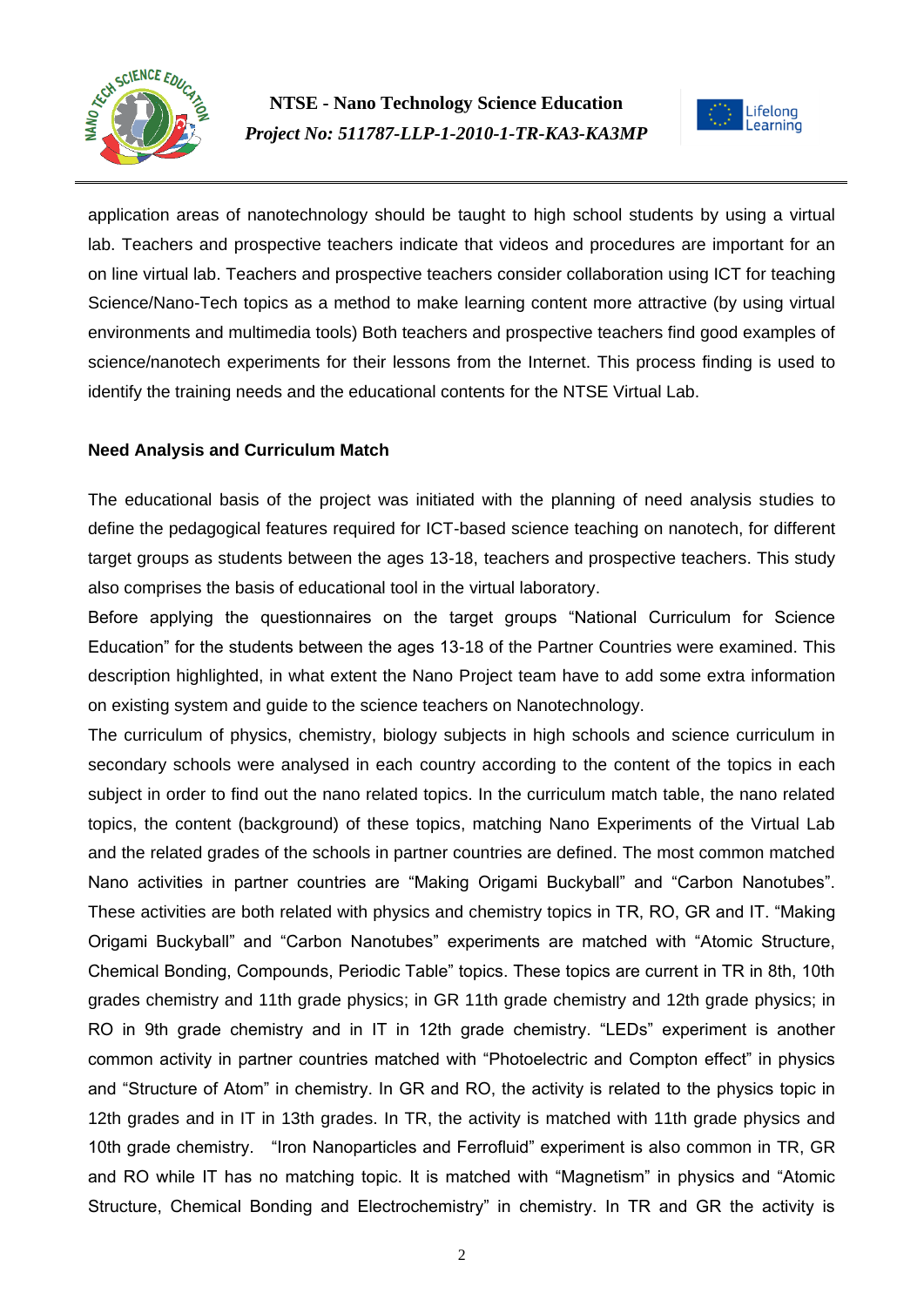



related with 11th grades and in RO it is related with 12th grades in physics. Only in TR, the activity is matched with 10th and 11th grade chemistry topics. "Understanding Nanoscale" experiment is mainly matched with physics topic "The nature of Physics" in partner countries. The activity is related with physics topics in GR in 8th and 10th grades, in IT 12th grades, in TR 9th grades and in 8th grade chemistry. "Nanocrystal Fabrication" experiment is a common activity for chemistry topics "States of Matter and Mixtures" in all partner countries. It is related with chemistry topics in GR 8th and 10th grades, in RO 9th grades, in TR 10th grades and in IT 12th grades."Waves and Dancing Ferrofluid" experiment is matched with physics topic "Magnetism". The topic is current in TR and GR in 11th grades and in RO in 12th grades. On the other hand, there is matching with this activity in IT."Lotus Effect" activity is matched with the topic "Properties of matter" in 10th grade physics in TR and in 8th grade chemistry in GR."Waveguide Fabrication by Sol-Gel" activity is matched with 9th grade physics topic "Waves" only in TR. There is no other matching topic in partner countries.

After the survey of the state of art of the partner countries the curriculum, match the nano related topics, the content (background) of these topics, matching Nano Experiments of the Virtual Lab and the related grades of the schools in partner countries are defined. Curriculum matches between basic science and technical skills and nano related issues represent powerful tools aimed to involve school classes and their teachers from different countries in educational experiences under the guidance of experts both in didactics and in nano sciences. The curriculum matching analysis emerged that there is a widespread core of common scientific subjects characterizing the educational background in science for the students of the high schools of each partner country.

The curriculum matches and mainly the results arising from the questionnaires provided to different samples of the beneficiaries of the project, as well as some considerations arising from the comparison of the school curricula in science in the countries of the partner organizations paved the way of writing the concept paper that draws the strategies in order to define method in experiments and identify the components of the virtual laboratory.

As underlined in the concept paper, according to the statistics of the questionnaires for the students, teachers and prospective teachers the best way to make easier the learning of science is an experimental approach like performing real experiments, having direct contacts with nature or, secondarily, enjoying simulated experiments on virtual labs and the like. During the process of setting up the Virtual Lab, the components and educational materials drew the guidance for the target groups as Inquiry Based Scientific Education (IBSE) approach.

3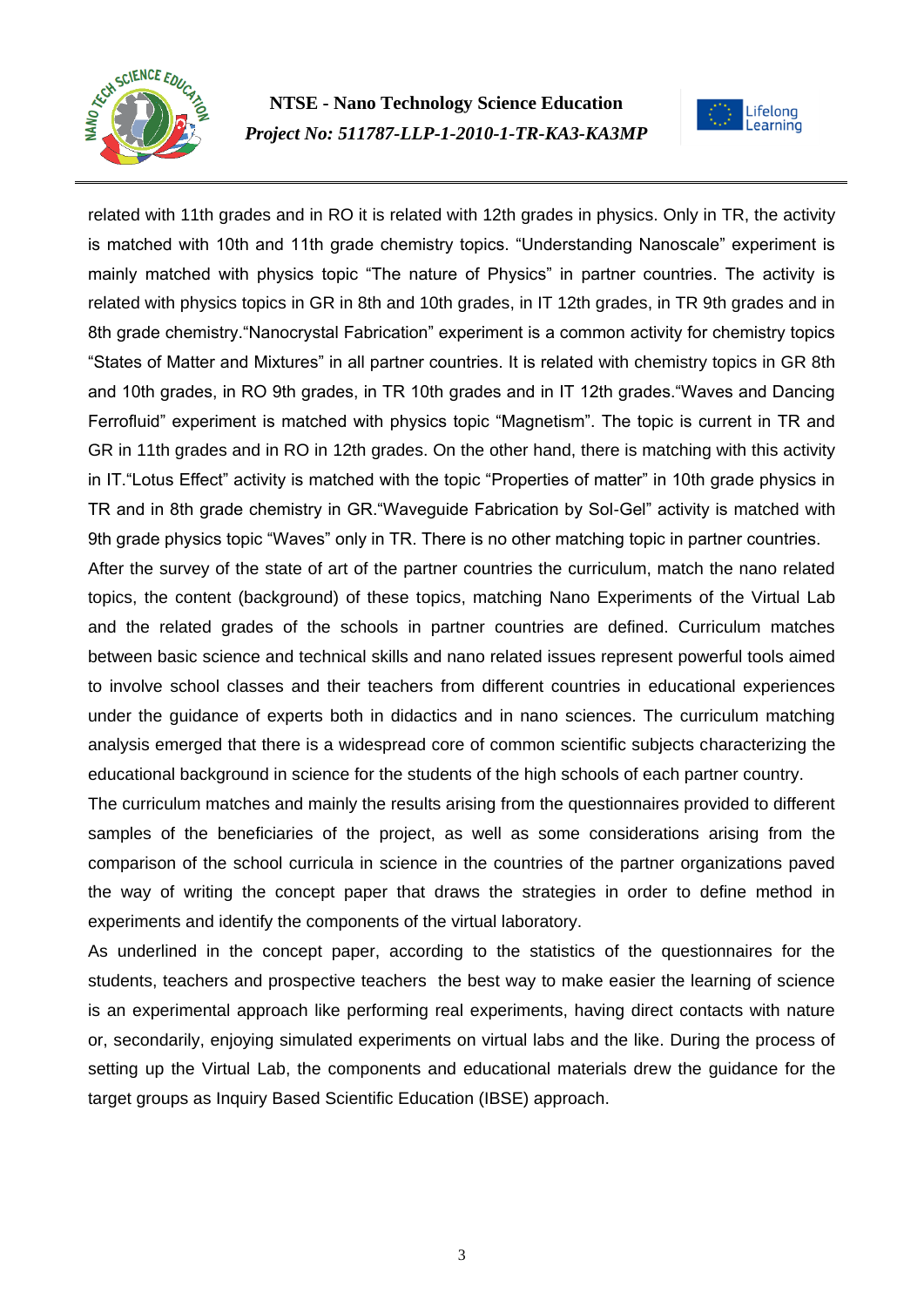



## **The number of teachers & schools took part in the test-implementation**

38 implementations were made; 28 teachers implemented Nanotech topics in 24 different schools of Doğa Schools and 3 state schools as an outside body in their classrooms. At least 12 more implementations are planned to be done.



An implementation in 30 Ağustos Girls Vocational High School was made and a visit to Yakacık Nanobiotech Lab was made by Hacı Rahime Ulusoy Martime Technical & Vocational High School students as outside bodies.



The first implementation stage, including 5 experiments, continued till March 2013. After some implementations developed in each country, based on the feedback of the in-service and prospective teachers involved in the 1st implementation stage, the partnership decided to improve the materials and making them more inquiry based learning encouraging learners to think about processes and phenomena by posing questions connected to real life, to find solutions and exchange information through specific channels (blog, videoconference).

The first implementation period of the lesson plans developed within the project. The results are based on the students questionnaires conducted after the lessons. The questionnaires were conducted in two phases according to the implementation stages, completion of virtual laboratories and redesign of the lesson plans with inquiry-based learning. The following data reflect ideas and thoughts of 195 students with an age range of 13-17, from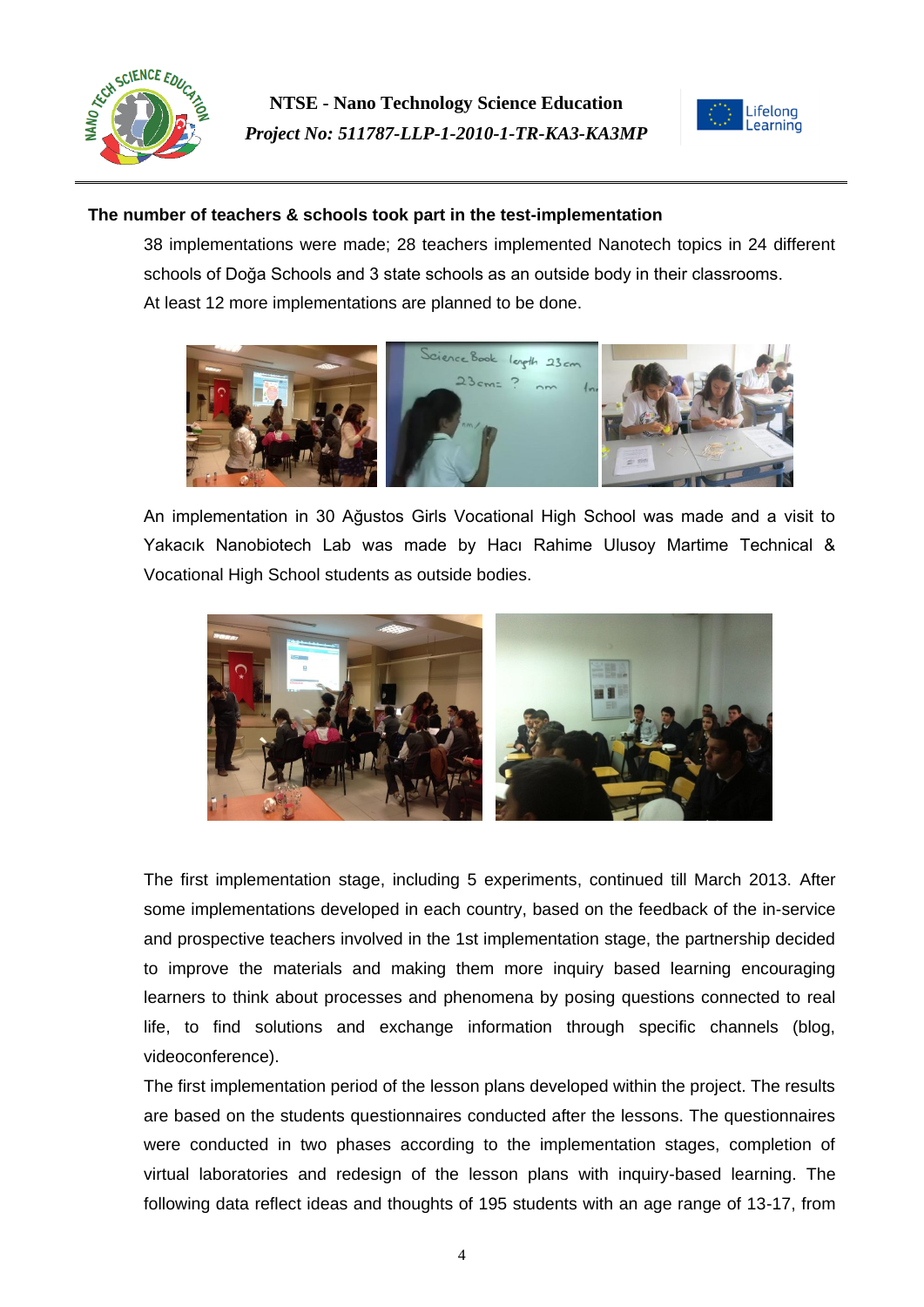



15 different schools of elementary and high school level related to the components of virtual laboratory and our educational materials (guidelines, simulations, videos etc.) in the 1st Implementation Phase. Most of the boys enjoyed the lesson, interactive animation and activities helped them to better understand the topic and they learned new things; the girls' questionnaires it can be inferred that they had the same problems with boys. They had some difficulties to follow video experiments and the tests, tasks in the lesson. Additionally, only half of the girls found the "Reading before the experiment" part easy to understand. The second implementation phase covers the finalization of NTSE virtual laboratory, revision of the 9 experiments with all supportive educational tools according to inquiry based method, reinforcement of virtual experiments with Nano – kits and simplification and tailoring the guidelines for the lower grades between 10-13 ages. The questionnaires were conducted for 71 (52 girls, 19 boys) students studying at 9 different high schools between the age of 15-18. From the boys' questionnaires it can be inferred that even though most of the boys found "Reading before experiment" part difficult to understand, they still thought that it is useful. As found out in the first implementation phase, following video experiment was still hard for students in the second implementation phase yet, they were able to better understand videos after using interactive animation and doing activities.

Girls' ideas and thoughts about the lesson plans and experiments do not show a big difference from boys in the second implementation phase. However, most of the girls chose assignments as the best way to better understand the subject matter instead of videos or interactive animation.

The questionnaires were conducted for 42 elementary school students (20 boys, 22 girls) studying. The age range of the students is between 10-15 years old. The questionnaires reflect the views of the students after simplification of the guidelines in our experiments room.

The positive effects of changes made in the second implementation process are more visible when we look at the elementary school students' questionnaires. Compared to boys studying at high school, more boys found "Reading before experiment part" easy to understand and useful. It is obviously become easier to follow the video experiments and more of the students thought that tasks and tests in the lesson were easy. The positive effects of changes made in the second implementation process are more visible when we look at the elementary school students' questionnaires. It is observable that the changes made in the lesson plans and experiments also reflected in the girls understanding of the lessons. Compared to the girls studying at high school, more girls found "Reading before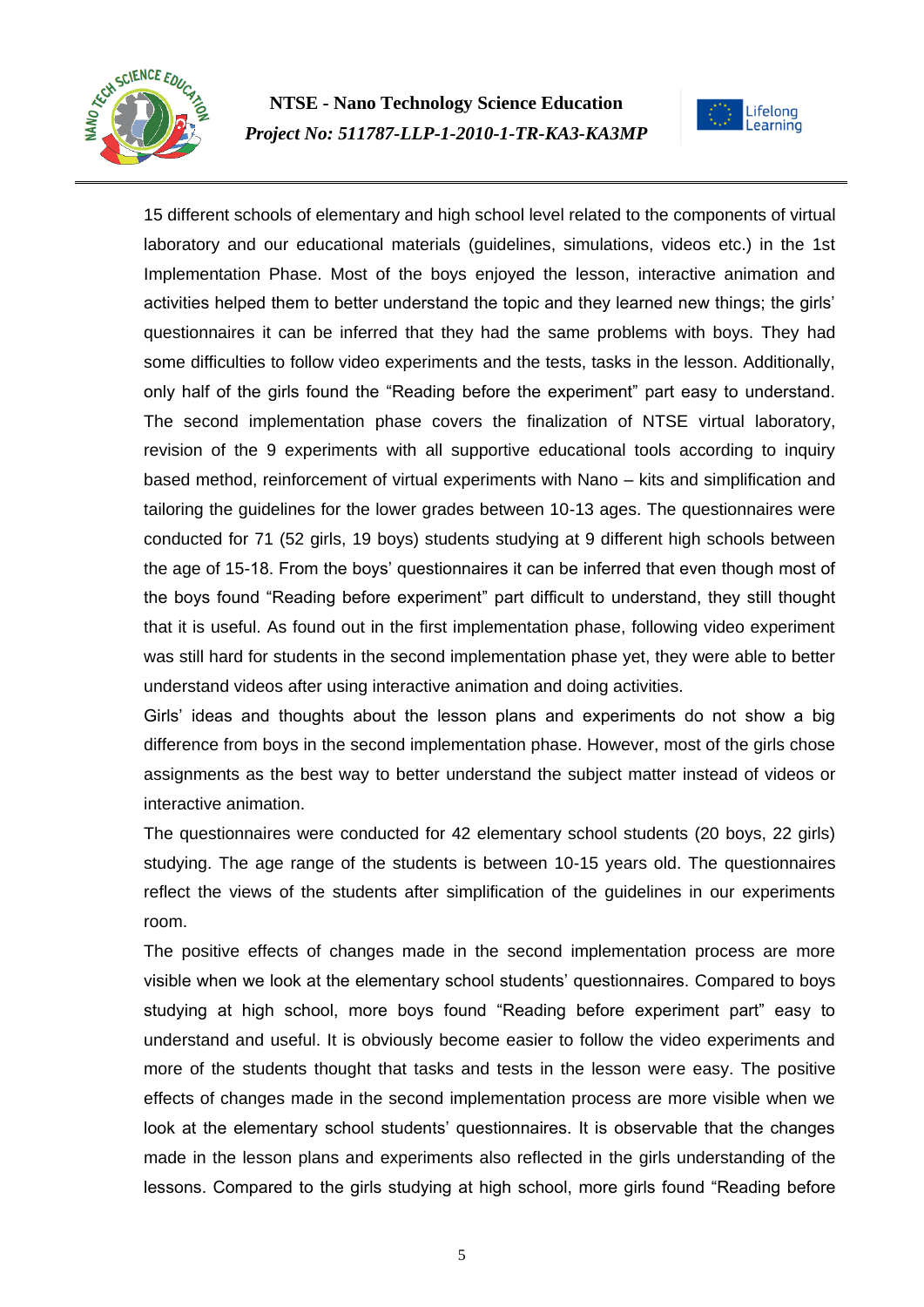



experiment part" easy to understand and useful. It is obviously become easier to follow the video experiments and more of the students thought that tasks and tests in the lesson were easy. As an added value, **the Nano Kit** produced by Turkish experts comprises of nine experiments similar to those ones included in the NTSE Virtual Laboratory that serves for hands-on activities related to Nanoscience and Nanotechnology and Science teaching. With the help of the materials provided in the NTSE Nano Kit, activities concerning Nanoscale, Buckyball, Lotus Effect, Nanocrystals, Ferrofluids and Leds can be taught to students. Thousands of young students (from NTSE project partner countries, but not only!) will benefit of NTSE Nano Kit, during the scholar activities, in the following years. The NTSE Nano Kit can be easier implemented in the Science curricula and offers sufficient strong points to be adopted by the Science teachers for practicing and developing Nano experiments in the classrooms.

Having a big exploitation potential, the Nano Kit which comprises of nine experiments similar to those ones included in the NTSE Virtual Laboratory that serves for hands-on activities related to Nanoscience and Nanotechnology and Science teaching and the related 9 experiments provided by the NTSE Virtual Laboratory will be included in next years' Science curriculum, in Doğa Schools, starting from 5th grades-the lower secondary education level and expanding to other levels, gradually. With this belief, the experts chose 3 lessons as Understanding Nanoscale, Lotus Effect and Iron Nanoparticles and Ferrofluids that can be adaptable for the students aged 10 apart from the target group and they revised the plans and the content of Nano Kit. It is estimated that during the 2014-2015 school year, the NTSE Nano Kit and the NTSE Virtual Laboratory will be used by 4000 students from lower secondary and 3700 students from upper secondary schools.

Videos of the experiments were highly voted educational tools in our Virtual Laboratory. Hands on activities and use of Nano kits are another enjoyable parts of teachers' implementations. Simulations are defined as the third enjoyable tools in their classroom implementations. The teachers believe that these educational tools are both applicable and enjoyable in their teaching since they reinforce students' learning and raise their motivation while implementing in their classrooms.

#### **CASE STUDY:**

The case studies on our project were prepared after at least three weeks classroom implementations. The teachers selected at least 3 lesson plans from our virtual laboratory to observe the impact on their students' motivation, academic achievement and attitude towards science education. By the way they tried to define the effect of use of ICT in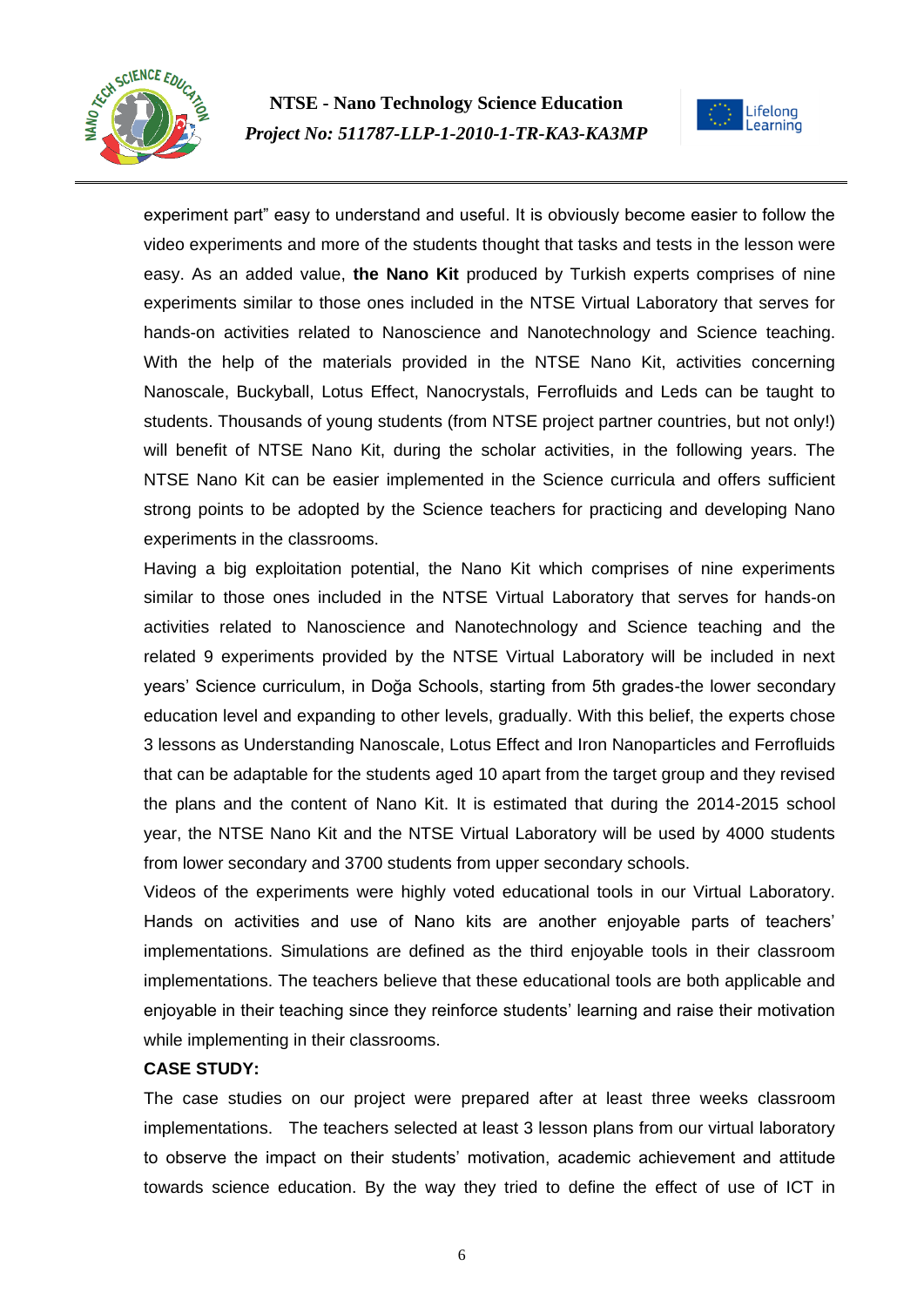



science education. The pre and post questionnaires, students' grids and reflections were used as the tools to gather the data from the students. During the implementations, the teachers tried to balance the number of the girls and boys. The results of the case studies showed that, the students have prejudice to learn the science education and they believe that it is challenging to learn the science at schools. After classroom implementations, it is quite clear that the perception towards science education has changed. It is observed that they like the science education when it was connected with the real life, supported with the hands on activities, videos and simulations. Even though the term and topics of Nanotechnology were very new and innovative for the students, they were open to learn and had positive attitudes since they can easily connect with the real life experiences.

During the project it was not easy to design the products addressing for the different target groups who are students from the general and vocational schools aged 13 to 18; teachers in science subject; and college & university students attending science education courses. The Virtual Lab is the milestone of the project that serves as a platform for science lessons, as a database of teaching materials, and as a hub for science learning-related experiments on Nanotechnology. Our project experts have been using the content of Virtual Lab and hands-on activities with nano kits for students at workshops. To be able to share the outputs and make more teachers and students be aware of the project number of dissemination activities were organized both in Turkey and in the partner countries. One and most important of those activities was the two-day long International Nano Technology Science Education Congress. During the congress the project was presented and key note speakers gave speeches on nanoscience, nanotechnology and workshops dedicated to different themes and topics in nanoscience were held.

Besides, webinar sessions<http://www.ntse-nanotech.eu/webinar.asp> were held to provide basic information on how to effectively use the virtual lab in the classroom to reach more and more users to include the Nano-Science Center, presenting to learners and their inservice or future teachers the miracles of the nanotechnologies. A program for a week Science Camp training including hands-on experiments and demonstrations will be developed and delivered through the Virtual Lab, this is a good step as an approbation of the contents and functionalities of the virtual lab. We should increase the numbers of webinar sections in order to reach more teachers; via webinars through given tasks; teachers learn how to use ICTs more effectively when they see the technologies not as generic and decontextualized tools but as tools for teaching, that is, for motivating,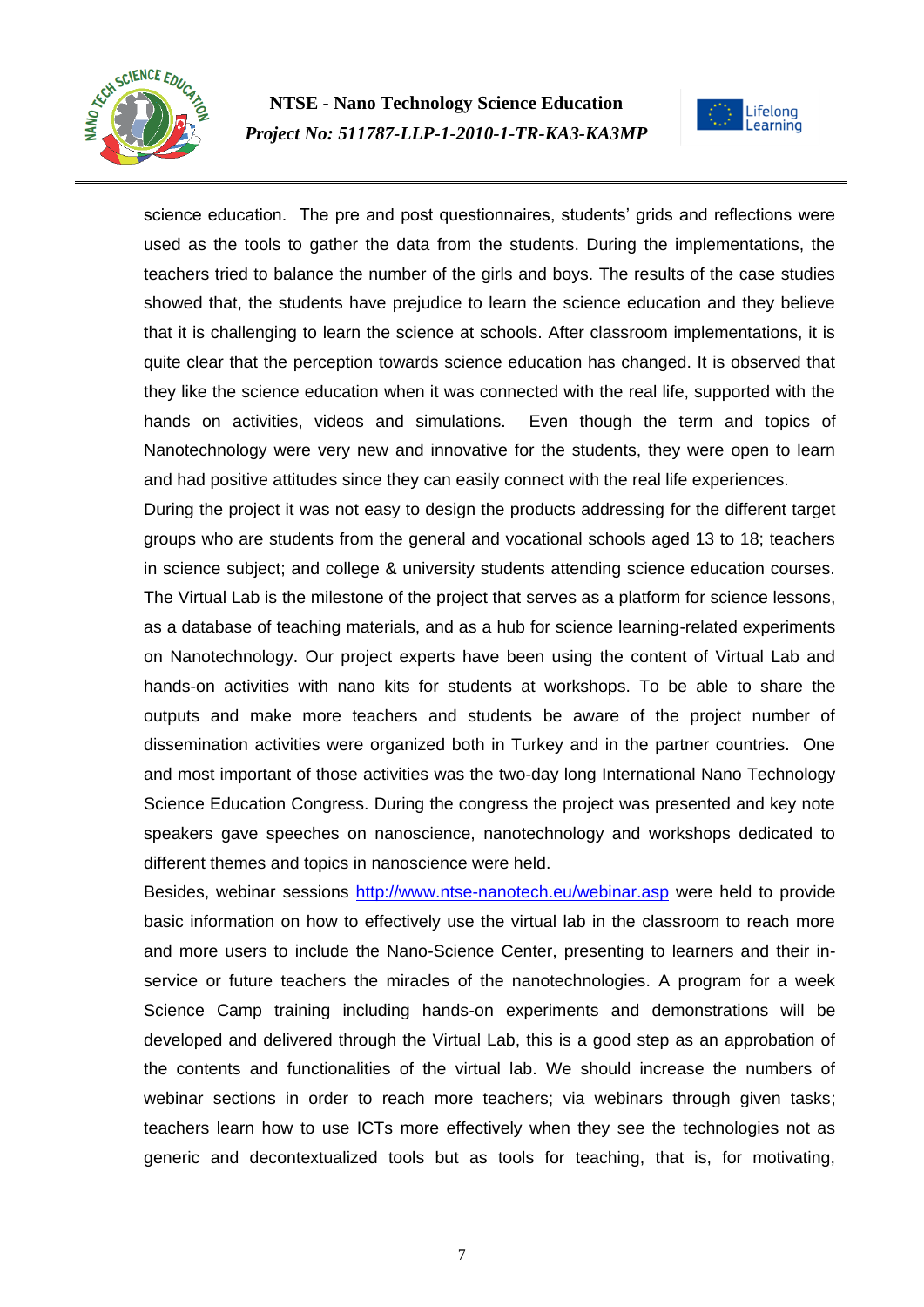



managing, facilitating, enhancing, and evaluating learning. When teachers perceive ICT as a tool to meet curricular goals they are more likely to integrate ICT in their lessons.

The NTSE project aimed to support the acquisition of key competencies through making all levels of education and training more attractive and efficient in line with the strategic objectives of the Education and Training 2020" (ET 2020). The project deliverables aspired to support mostly basic competences in science and technology through providing adequate equipment and educational software and encouraging the teachers for the best use of teaching and learning techniques based on ICT. The NTSE project by prioritizing these goals focused on the young students as well as their teachers and has been searching to diversify teaching equipment and ICT tools to help people to gain science and digital competence.

Three case studies were prepared.

1 case study : Gender issues in science education

2 case studies: Motivation of the students at Vocational school

- Local experts of the Project acted as an implementer teacher and as a guide for the implementer teachers in using Virtual Lab and its contents such as Experiment guidelines, videos, simulations and other documents which are present in the Experiments Room
- Local experts' roles are to prepare educational material, implementation in the classroom, conducting video sessions and design workshops for students and teachers.

#### **International Nano-Tech Science Education Congress (INT-NTSE)**

To be able to share the outputs and make more teachers and students be aware of the project number of dissemination activities were organized both in Turkey and in the partner countries. One and most important of those activities was the two-day long International Nano Technology Science Education Congress on 15th and 19th November,2013 http://www.ntse-nanotech.eu/int-ntse-congress.asp. During the congress the project was presented and key note speakers gave speeches on nanoscience, nanotechnology and workshops dedicated to different themes and topics in nanoscience were held.

#### **1. Test-implementation which produced new lesson plans**

 Preparations before the implementations were made by the implementer teachers with the guidance of local experts via mail or phone calls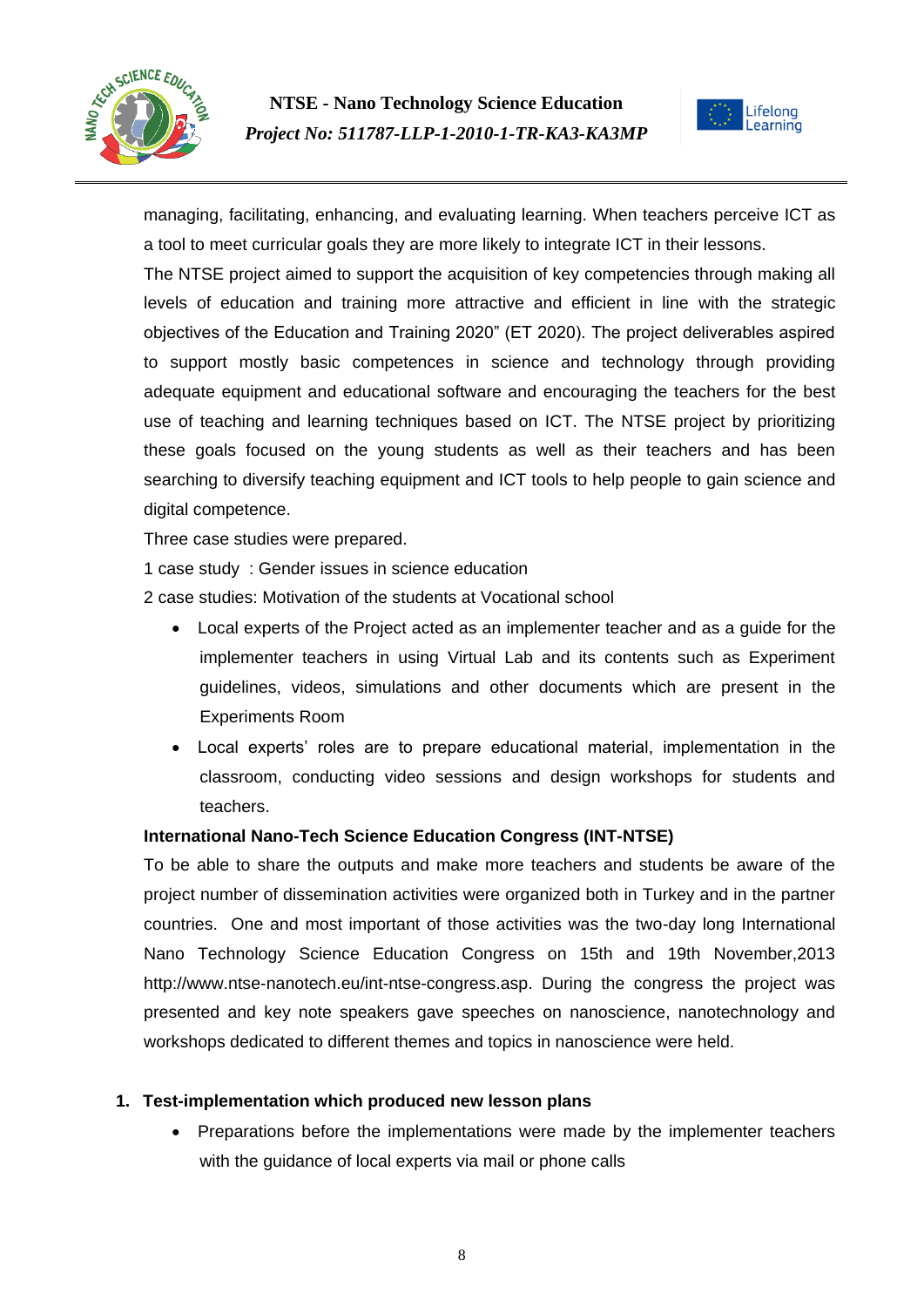



- Three Video conferences between two schools in BG and TR were designed for selected activities from the current experiments -conf.dogakoleji.com/euprojects.
- One video conference between Italy and Turkey was made (June 2013)
- In December 2012 video conference about LEDs and in May 2012 video conference about Nanocrystals were conducted.
- In June 2013 video conference between BG and TR was made.
- In June 2013 video conference between TR and IT was made.
- The number of video conferences is yet not enough.
- During the implementation process no major difficulties were seen. The only difficulty was the absence of pre-knowledge about Nanotechnology.
- According to the implementer teachers' and students' feedback after the experiment implementation the awareness and the curiosity about nanotechnology is increased.

## **2. Thematic Overview**

## **Thematic Analysis of the Teachers' Reflections on Implemented Lesson Plans**

7 high school teachers and 4 elementary school teachers provided reflections on their classroom implementations. Their reflections were analyzed using the thematic analysis through defining the main and sub themes in their reflections. The data was analyzed by a content analysis approach. The content analysis is used in four stages to process the qualitative research data received from the documents: (1) coding the data, (2) identifying the themes, (3) arranging of codes and themes, and (4) identifying and interpreting the findings. Inductive coding is made in order to reveal the concepts, and the relationship between these concepts that underlay the data and themes are determined accordingly. The themes are placed under four topics during the analysis process: applicability, difficulty, enjoyment, curriculum match. In order to filter the data under four areas, uncertain expressions and repeats are eliminated. Each table is interpreted in accordance with the themes determined and an attempt is to define the impact of our educational tools on the students and teachers. The results were listed according to their frequency. Some of the teachers gave more than one answers to same questions.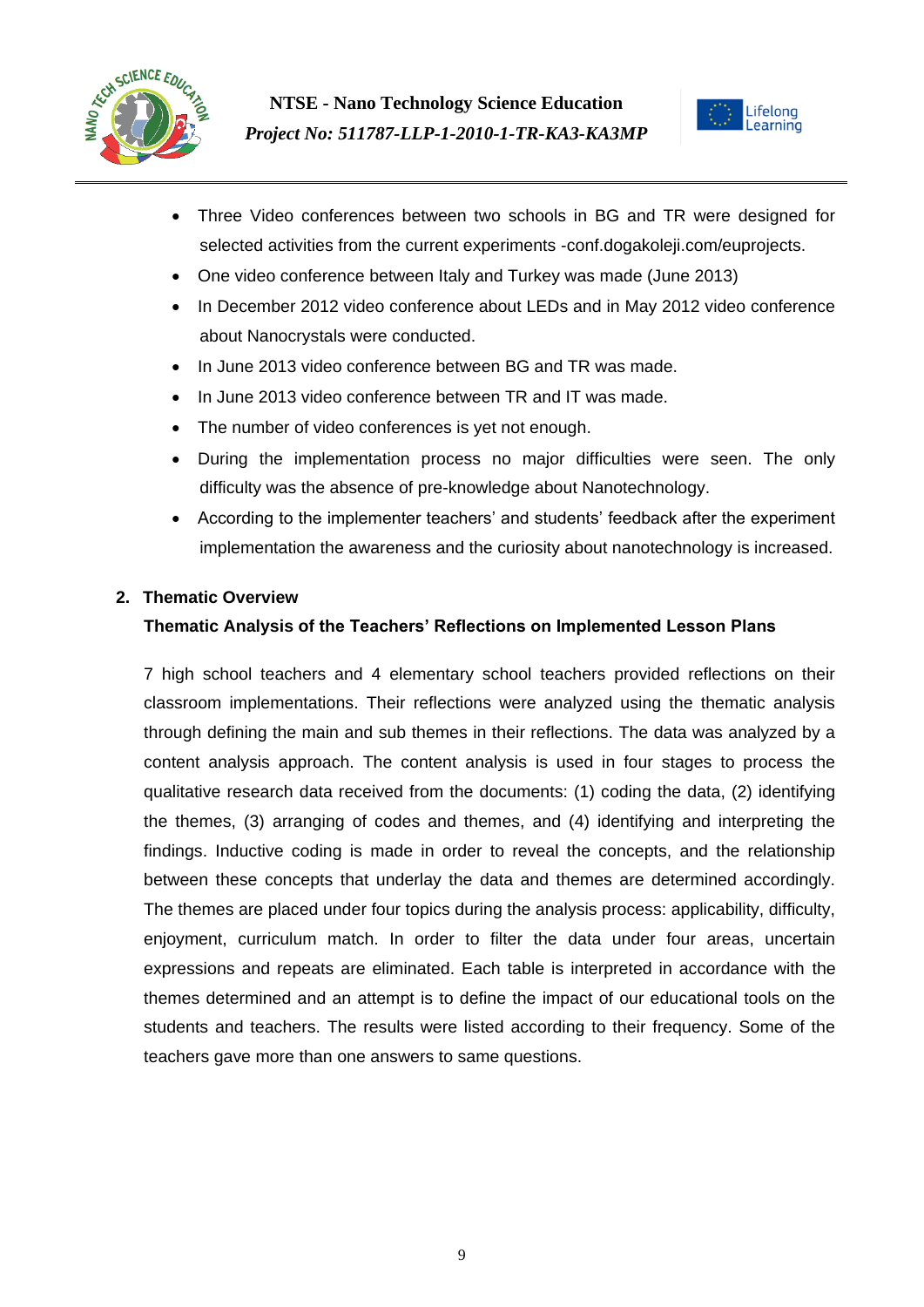



| <b>MAIN<br/>THEMES</b> | <b>SUB THEMES</b>                                                       | <b>FREQ</b>             | <b>QUOTES FROM THE TEACHERS</b>                                                                                                                                                                                                                                              |
|------------------------|-------------------------------------------------------------------------|-------------------------|------------------------------------------------------------------------------------------------------------------------------------------------------------------------------------------------------------------------------------------------------------------------------|
| APPLICABLE PARTS       | Videos of the experiments                                               | 6                       | "The videos are very short and<br>easy." to follow."<br>"My students especially like sugar<br>cubes activities."                                                                                                                                                             |
|                        | Hands on activities                                                     | $\overline{\mathbf{4}}$ |                                                                                                                                                                                                                                                                              |
|                        | Simulations                                                             | $\mathbf{2}$            |                                                                                                                                                                                                                                                                              |
|                        | Conversion of units                                                     | $\mathbf{3}$            |                                                                                                                                                                                                                                                                              |
|                        | Links with the real life<br>implementations                             | 1                       |                                                                                                                                                                                                                                                                              |
| DIFFICULT PARTS        | Conversion of units in<br>traditional way                               | 4                       | "It takes longer than I expected to<br>plan and prepare the activities with<br>the students. I spent at least 90<br>minutes for each lesson. "<br>"Our students had difficulty to<br>convert the units in traditional way<br>since it requires good mathematical<br>skills." |
|                        | Language barriers while<br>watching videos&simulations                  | 3                       |                                                                                                                                                                                                                                                                              |
|                        | Time constraints in planning<br>and implementing<br>hands on activities | $\mathbf{2}$            |                                                                                                                                                                                                                                                                              |
|                        | Transitions of the activities from<br>videos to simulations             | 1                       | "Some of my students had difficulty to<br>understand and follow the<br>simulations in English. The<br>language barrier hinders their<br>learning."                                                                                                                           |
|                        | New terms and topics about<br>Nanotechnology                            | 1                       |                                                                                                                                                                                                                                                                              |
| ENJOYABLE<br>PARTS     | Videos of the experiments                                               | $\overline{7}$          | "Students were mostly impressed by<br>videos of the experiments."<br>"I observed that the students enjoyed<br>to measure desks and chairs with<br>with a nanoscale ruler. "                                                                                                  |
|                        | Hands on activities and use of<br>Nano Kit                              | $6\phantom{1}6$         |                                                                                                                                                                                                                                                                              |
|                        | <b>Simulations</b>                                                      | $\overline{\mathbf{4}}$ |                                                                                                                                                                                                                                                                              |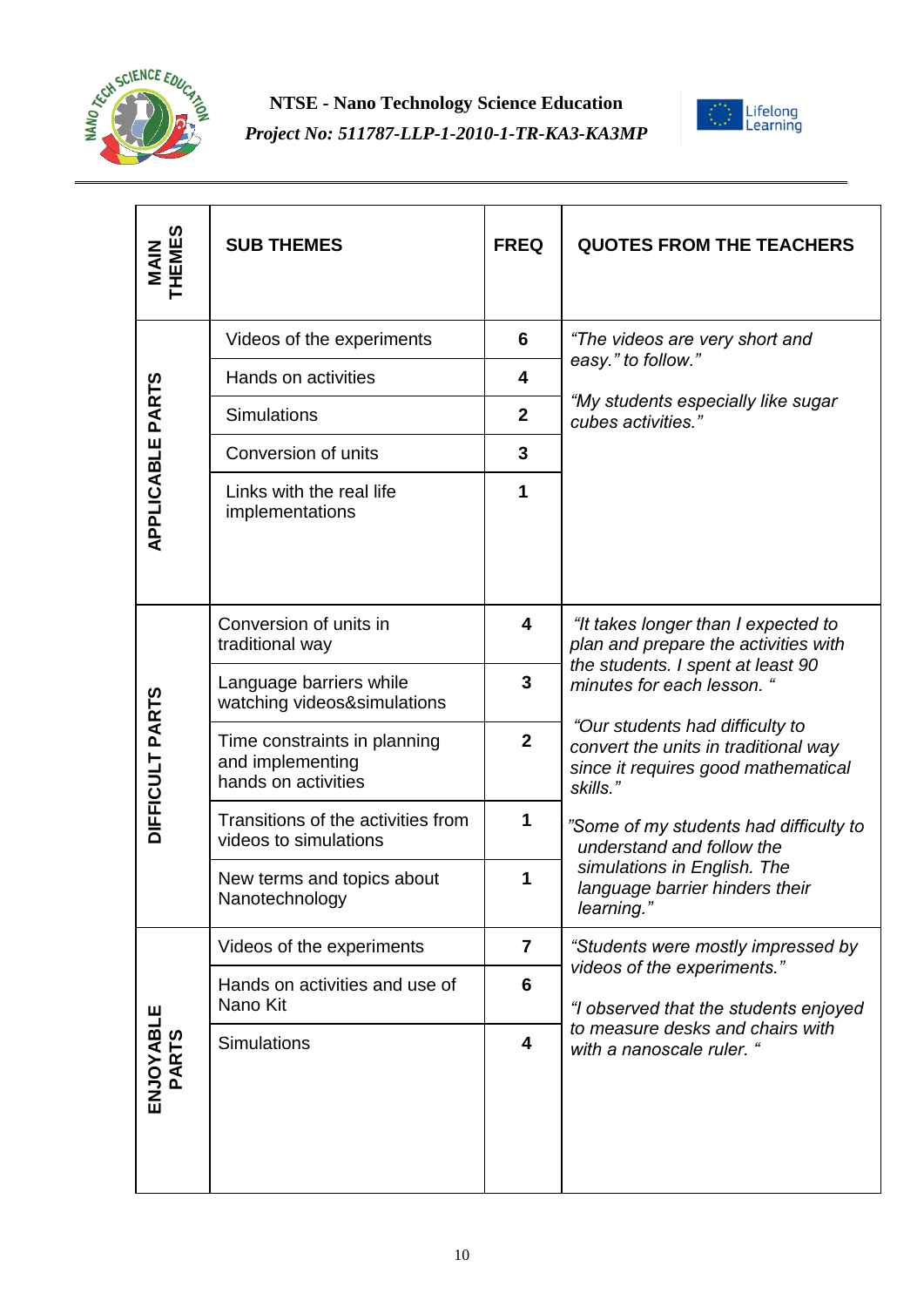



| TOPICS MATCHED WITH<br>THE CURRICULUM | Nano Crystal Fabrication, Iron<br>Nano Particles and Ferrofluid<br>match with Atomic structure | 6 | "Lesson materials were matched with<br>chemistry Curriculum. The lessons<br>will especially help students to learn<br>atomic structure more easily."<br>"Topics of conversion of unit,<br>nanotechnology and state of matter<br>are directly linked to lesson plans."<br>"The Nano Crystal Fabrication<br>Lesson Plan is in relation to the<br>topics of atomic structure, scale and<br>conversion of unit." |
|---------------------------------------|------------------------------------------------------------------------------------------------|---|--------------------------------------------------------------------------------------------------------------------------------------------------------------------------------------------------------------------------------------------------------------------------------------------------------------------------------------------------------------------------------------------------------------|
|                                       | States of matter                                                                               | 6 |                                                                                                                                                                                                                                                                                                                                                                                                              |
|                                       | <b>Understanding Nanoscale</b><br>matches with the topic<br>The nature of physics: Scales      | 3 |                                                                                                                                                                                                                                                                                                                                                                                                              |
|                                       | <b>Conversion of Unit</b>                                                                      |   |                                                                                                                                                                                                                                                                                                                                                                                                              |

Thematic analysis of the teachers' reflections on Implemented Lesson Plans in classroom.

According to the thematic analysis of the Teachers' Reflection Questions; the videos, simulations (ICT tools) and hands-on activities are helping students to understand science better and relate it with real life. It is obvious that the experiments are well integrated with the science curriculum, so that the students can learn the topics more easily as well as raising their awareness in nanotechnology. The experiments with hands on activities, simulations, and videos are the most applicable tools and parts of the educational tools of the Virtual Laboratory for teachers.

On the contrary, traditional teaching in science education such as conversion of units is the most difficult part while implementing Nano Scale Lesson Plan. Apart from this, the language barrier in understanding videos and simulations are other obstacles in our Virtual laboratory. Time constraints in planning and implementing the lesson and mostly the hands on activities are other problems explained by teachers. It is observed that the obstacles are mostly about the logistic supports. Only one of them is about the content of the topic. But it totally proved that traditional teaching makes students learning more challenging and monotonous. This problem can be easily eliminated through revising the lesson plans in our Virtual Laboratory. Apart from this, it is useful to insert the notes for the teachers to let them modify the lesson plans according to the levels of their learners. Another problem about the language barriers can be sorted out with the translations. The time constraint in teaching is a big challenge for the teachers. Pre- planning the hands on activities and giving clear instructions before hands on activities can be the practical solutions to prevent this obstacle.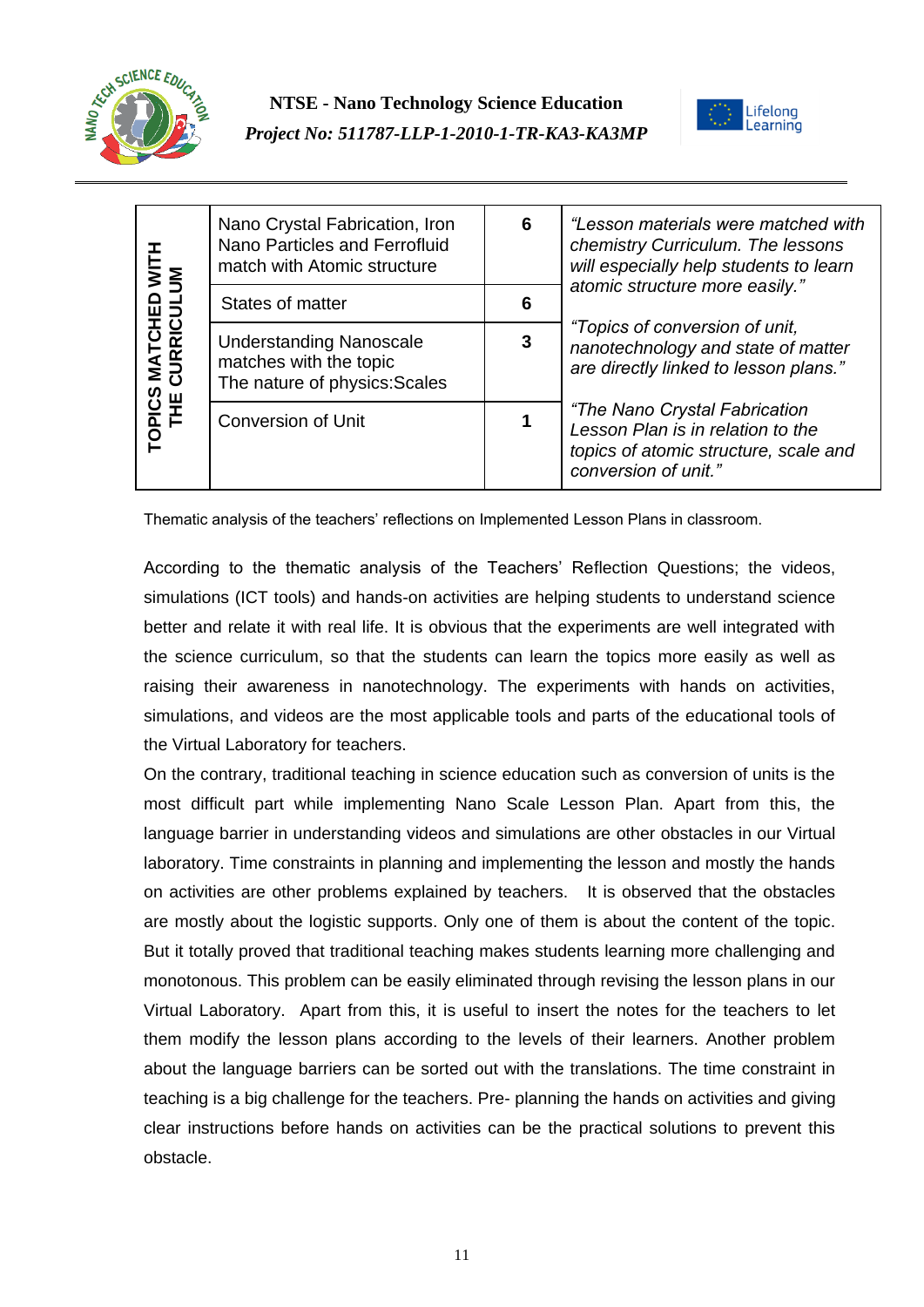



Videos of the experiments were highly voted educational tools in our Virtual Laboratory. Hands on activities and use of Nano kits are another enjoyable parts of teachers' implementations. Simulations are defined as the third enjoyable tools in their classroom implementations. The teachers believe that these educational tools are both applicable and enjoyable in their teaching since they reinforce students' learning and raise their motivation while implementing in their classrooms.

The last question shows that the topics of Atomic structure and States of Matter in Chemistry and Physics Education are the mostly matched with the Nano topics. These topics are Nano Crystal Fabrication, Nano Particles and Ferrofluid. Apart from this, the topic of Nature of Physics in Physics Curriculum is the second topic matched with the Nano scale topic. Conversion of Units is the last topic that can be matched with the Nano Scale topic. According to the results, all teachers found the matched the Nano Technology topics with their science education. So it is quite clear that the students' background knowledge in these topics supports their learning and makes the topics easier and meaningful since they can find the connection with their previous learning.

Also during the first implementations, most popular lesson plans are «Understanding Nanoscale» and «Making Origami Buckyball».



Understanding Nanoscale is an experiment which can be implemented both in secondary schools and high schools and easy to understand the main basics of nanoscale and nanotechnology.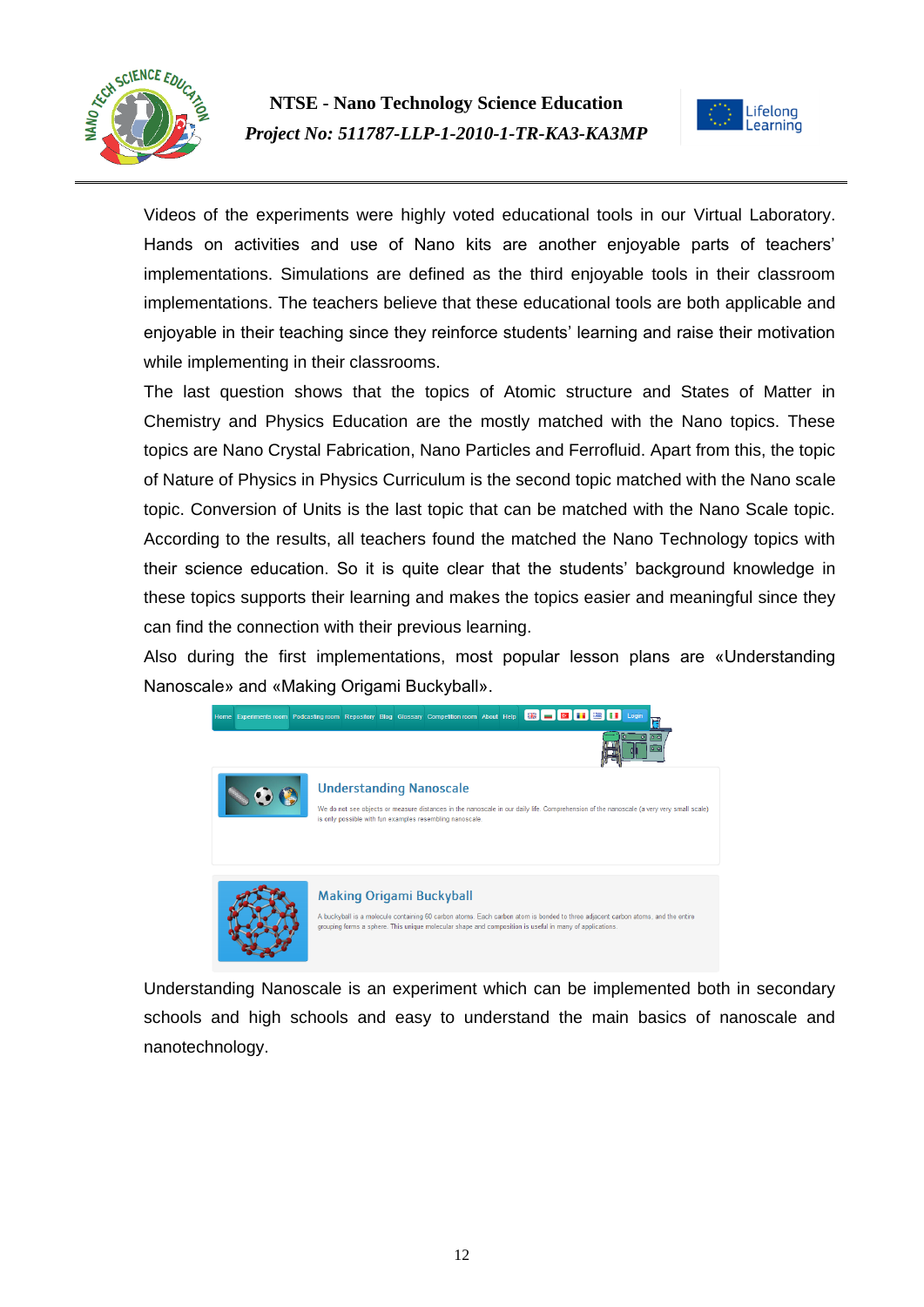





Buckyball is another popular nano topic for students. It is highly related to the curriculum and for the potential use of fullerens especially the Buckyball, this topic captures the interest of students.

*Deviations from lesson plans;*

In Doğa Schools teachers are frequently called to implement experiments from the Experiment Room in VL. When teachers select the experiment randomly students may find the topic difficult to understand.

It is important that the implementations of the lesson plans should be in the order as in the Experiments Room and should be implemented according to the guidance of the simulated Guided Tour.

The lesson plans are designed in a regular harmony

The current five lesson plans are revised according to the methodology of the Project which is inquiry based learning method. The new inquiry based guidelines empower learners in highly diverse settings to become digitally competent and scientifically literate.

All assessment grids are reconstructed in order to find out the internalization of what is learnt and what is adapted to real life.

*Matching with the curriculum;*

Nanoscale is the first experiment to be implemented. Although it is extra curriculum it is easy to understand and captures the interest of students. It is highly related with some topics in the curriculum like measurement units, chemical and physical properties of matter. Buckyball and Nanocrystal Fabrication experiments are also related with the curriculum topics.

The activities and experiments make it easy for the students to realize the real life examples of nanotechnology are somehow related to their curriculum topics.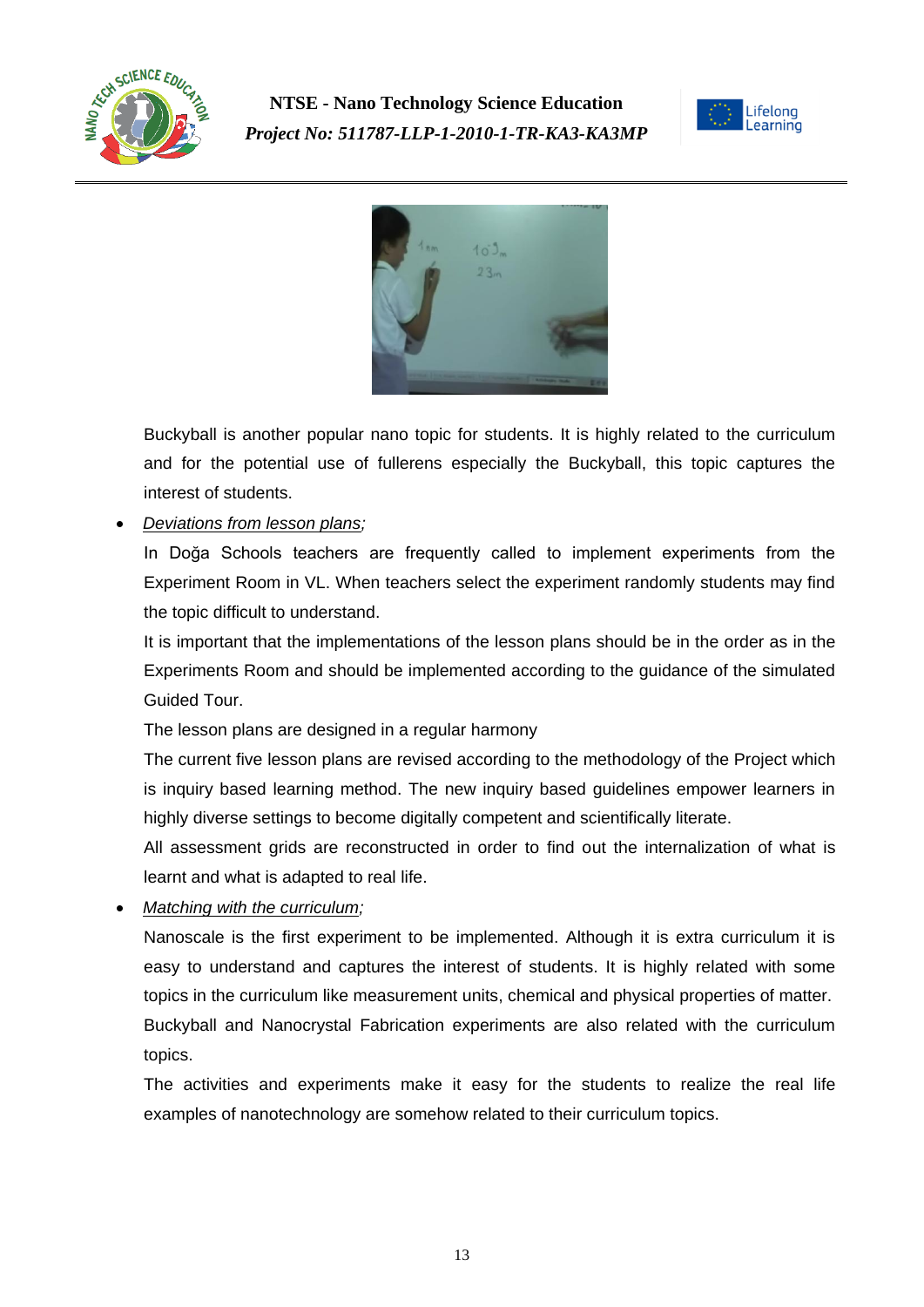



- **3. Teachers' Feedback on the teaching materials according to the general pedagogical criteria**
- Information.
- Structure,
- Presentation & Design,
- Accuracy.

# **4. Teachers' Feedback on the Virtual Laboratory** *Feedbacks are positive about VL:*

- $\triangleright$  Implementer teachers believe VL serves as criteria for selecting the experiments and the resources in platform for teaching Nanotechnology. Because experiments and simulations simplify the nano topics for students.
- $\triangleright$  Teachers' and students' guidelines contain enough informative activities for users. *According to the implementer teachers;*
- $\triangleright$  Structure of the Virtual Lab is specially designed for teachers and students as a quide to Nanotechnology.
- $\triangleright$  The existing guidelines are being revised according to the inquiry based method and teachers and students find the new guidelines easier to understand *Structure;*
- $\triangleright$  Podcasting Room contains videos but new, interesting videos from each partner should be uploaded
- $\triangleright$  Repository gives extra reading and videos to the users which is very useful. But not every experiment has links to the repository and this avoids the use of repository.
- $\triangleright$  Blog is not updated. Teachers find it boring with only three articles and do not use it. New articles should be uploaded.

## *Presentation & Design;*

- $\triangleright$  Teachers find the VL presentation well-constructed, step by step and from easy to hard.
- $\triangleright$  On the other hand they find the design of the VL very plane and not appealing enough. *Accuracy;*
- $\triangleright$  Teachers find the topics in the experiments room accurate to scientific facts and integrated with real life.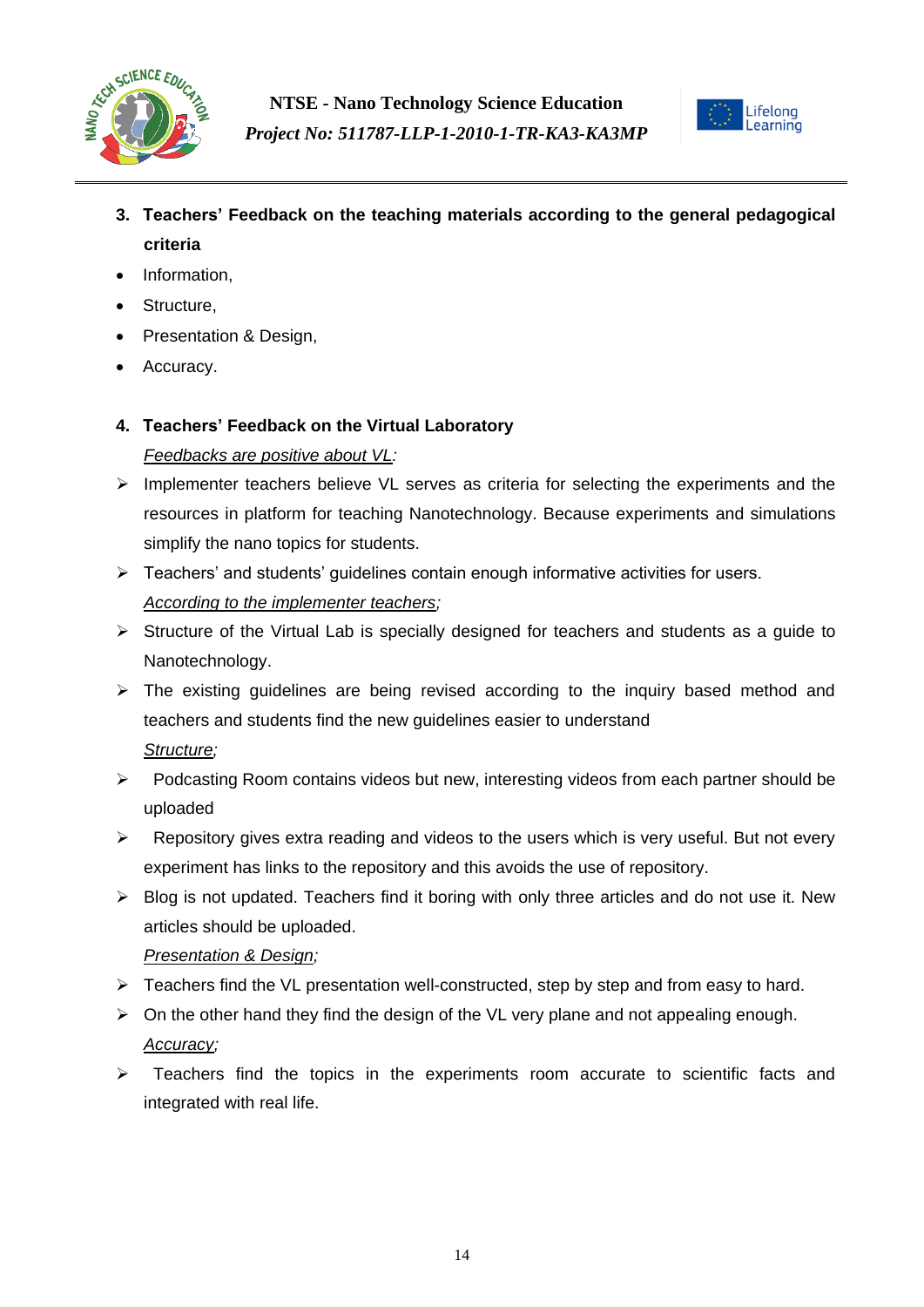



## **5**. **Future Plans & Conclusion**

- Collaboration with Living Schools Lab project run by European Schoolnet is on the way as question and answer, quiz show and Nano Activity implementations.
- Nano-Science Camp training, with hands-on experiments and demonstrations, was realized on 30 June – 7 July 2013. The camp participants were selected through the Nano-Technology poster competition 24-28 April 2013 in Antalya." and Nano-Science Camp will be held annually.
- A remarkable project result, with a huge potential of exploitation on a large scale, is offered by the realization and production of the NTSE Nano Kit, designed by DOĞA experts. The NTSE Nano Kit comprises of nine experiments similar to those ones included in the NTSE Virtual Laboratory that serves for hands-on activities related to Nanoscience and Nanotechnology and Science teaching. With the help of the materials provided in the NTSE Nano Kit, acvitivities concerning Nanoscale, Buckyball, Lotus Effect, Nanocrystals, Ferrofluids and Leds can be taught to students. Thousands of young students (from NTSE project partner countries, but not only!) will benefit of NTSE Nano Kit, during the scholar activities, in the following years. The NTSE Nano Kit can be easier implemented in the Science curricula and offers sufficient strong points to be adopted by the Science teachers for practicing and developing Nano experiments in the classrooms. Apart from the target group; the plans and the content of Nano Kit were revised for the students aged 10 It is estimated that during the 2014-2015 school year, the NTSE Nano Kit and the NTSE Virtual Laboratory will be used by 4000 students from lower secondary and 3700 students from upper secondary schools.
- Besides, webinar sessions <http://www.ntse-nanotech.eu/webinar.asp> were held on  $9<sup>th</sup>$  & 16<sup>th</sup> December, 2013 to provide basic information on how to effectively use the virtual lab in the classroom to reach more and more users to include the Nano-Science Center, presenting to learners and their in-service or future teachers the miracles of the nanotechnologies. A program for a week Science Camp training including hands-on experiments and demonstrations will be developed and delivered through the Virtual Lab, this is a good step as an approbation of the contents and functionalities of the virtual lab. We should increase the numbers of webinar sections in order to reach more teachers; via webinars through given tasks; teachers learn how to use ICTs more effectively when they see the technologies not as generic and decontextualized tools but as tools for teaching, that is, for motivating, managing, facilitating, enhancing, and evaluating learning. When